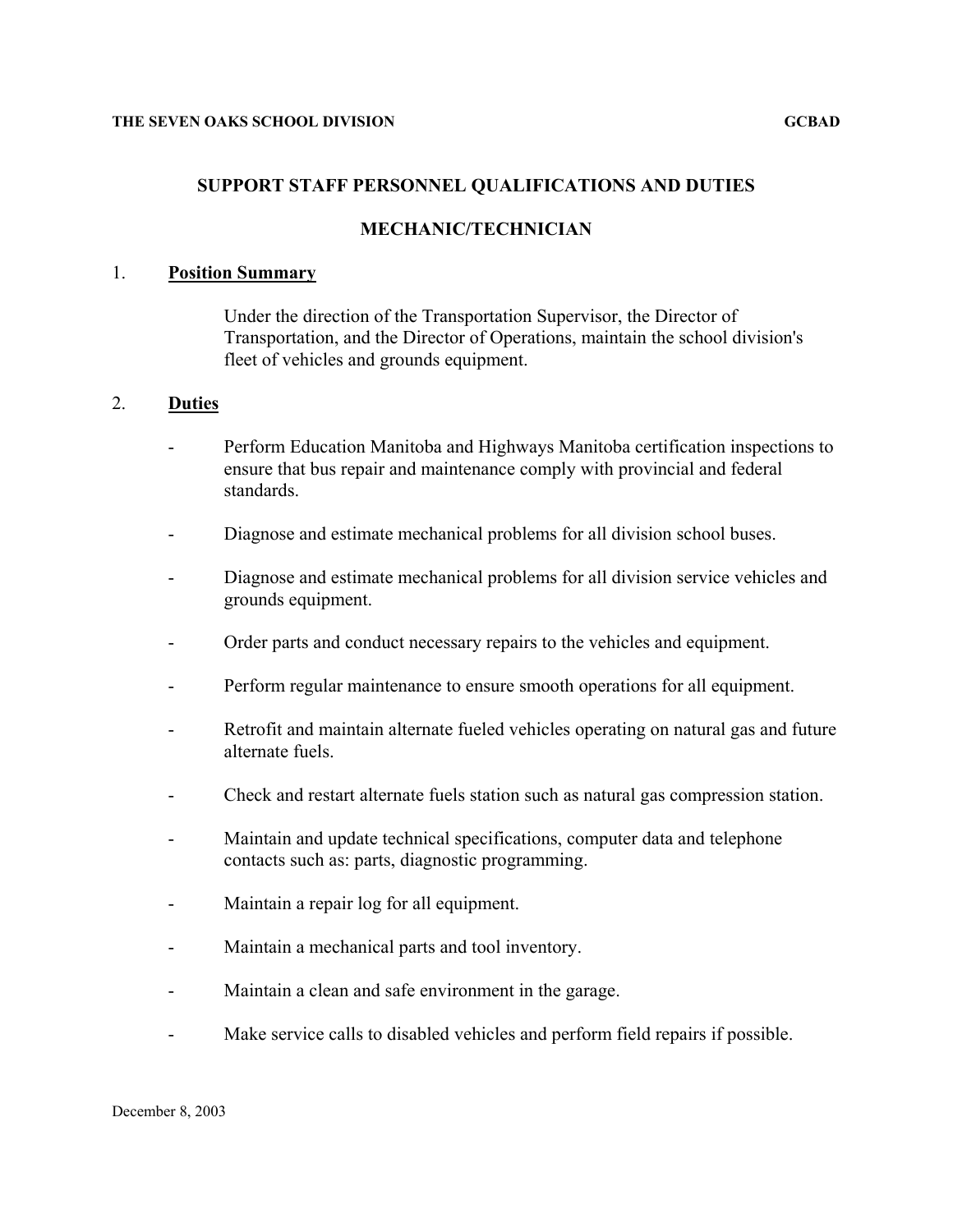#### **THE SEVEN OAKS SCHOOL DIVISION GCBAD**

# 2. **Duties**

- Consult with administrators on technical inquiries.
- Test new products and provide data to the manufacturers and Department of Education.
- Prepare occasional written reports recording mechanical problems to supervisors and/or Education Manitoba.
- Supervise a technician's helper occasionally.
- Substitute for school bus driver in emergency situations when needed.

### 3. **Education**

- Grade XII or equivalent.
- Transport truck mechanic's license.
- Manitoba Highways and Transportation Inspection Mechanic's Certificate
- Class 2 Manitoba driver's license.
- Manitoba Bus Driver's Certificate.
- Use of computers and various diagnostic equipment.

### 4. **Experience**

 $-2-3$  years experience as a mechanic.

## 5. **Physical Demands**

- Rigorous physical work, including lifting heavy objects and equipment and working in awkward positions.
- Visual and mental concentration in operating a vehicle in all weather conditions.